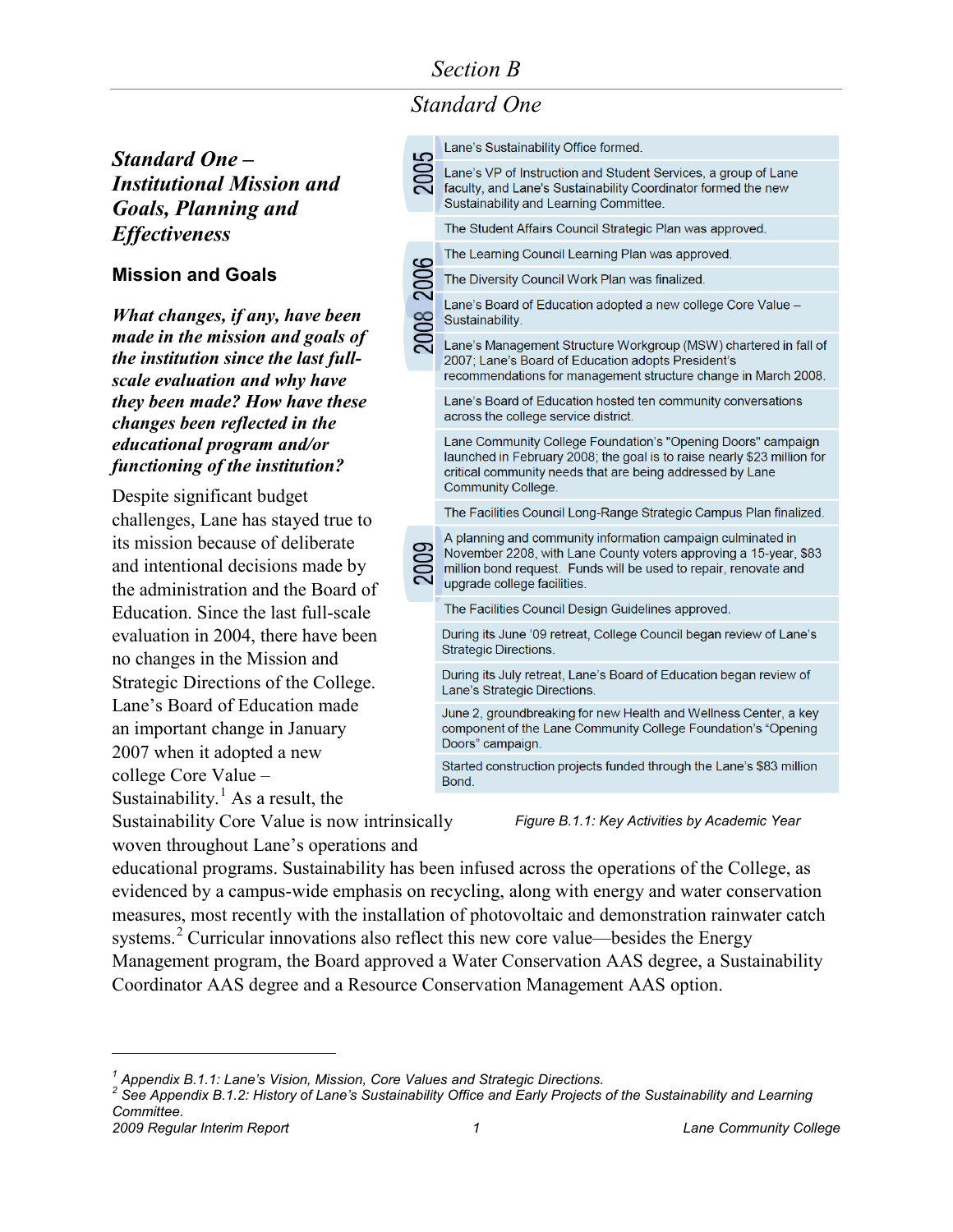# *Section B Standard One*

### **Planning at Lane**

Lane's ongoing planning process includes collegelevel strategic planning every three to five years with more detailed departmental planning occurring annually. Lane's Strategic Directions offer a framework for planning that governance councils use in developing their strategic plans. $3 \text{ Unit}$  $3 \text{ Unit}$  Plans are detailed plans developed annually during the unit planning process and progress toward achieving unit planning goals is ongoing. Unit Plans and unit accomplishments for 2008-09 are linked to Strategic Directions and governance council goals.<sup>[4](#page-1-1)</sup>

*Strategic Direction: Transforming the College Operation* 

*Build organizational capacity and systems to support student success and effective operations*

#### *What existing plans for the future have been achieved?*

In addition to the ongoing work of units across the College that is reviewed annually through unit planning, and the planning that occurs in governance councils, Lane also has recently achieved some notable special college-wide plans that are aligned with the Lane's Mission and Strategic Directions. A special college-wide plan that was developed and adopted during the 2007-08 academic year, which is aligned with the Strategic Direction of "Transforming the College Operation," relates to the management structure of the College. The Management Structure Workgroup (MSW), chartered by the President in fall of 2007, evaluated Lane's management structure, reviewed options, and made recommendations for the College administrative/ management structure at the executive and division chair/director level. The workgroup, chaired by the Vice President for Academic and Student Affairs, completed its charge and submitted a report to the President, who recommended management changes that the Board approved in March  $2008.<sup>5</sup>$  $2008.<sup>5</sup>$  $2008.<sup>5</sup>$ 

Lane's successful bond campaign represents another special college-wide plan, based on facilities planning that started in 2004, that was aligned with the Strategic Direction of "Transforming the Learning Environment." Lane conducted community research and then designed and implemented a community-wide grass-roots bond information campaign about the College's facilities needs. The bond campaign required college-wide effort spanning more than two years. It involved assessment of the potential for renewing Lane's 1995 bond and it also identified capital improvement needs across the College that could be accomplished through a

<span id="page-1-1"></span><span id="page-1-0"></span>*<sup>3</sup> See the Standard One Evidence Binder for the following Governance Council Plans: Lane's Learning Plan, Long-Range Strategic Campus Plan, Diversity Council Work Plan, Student Affairs Council Strategic Plan. <sup>4</sup> Unit Plan goals and accomplishments are reported by unit at the Office of Academic and Student Affairs website, [http://lanecc.edu/oasa/unitplans/unitplans2008-2009.html.](http://lanecc.edu/oasa/unitplans/unitplans2008-2009.html) [5](http://lanecc.edu/oasa/unitplans/unitplans2008-2009.html) This work is described in more detail in Standard 6.*

<span id="page-1-2"></span>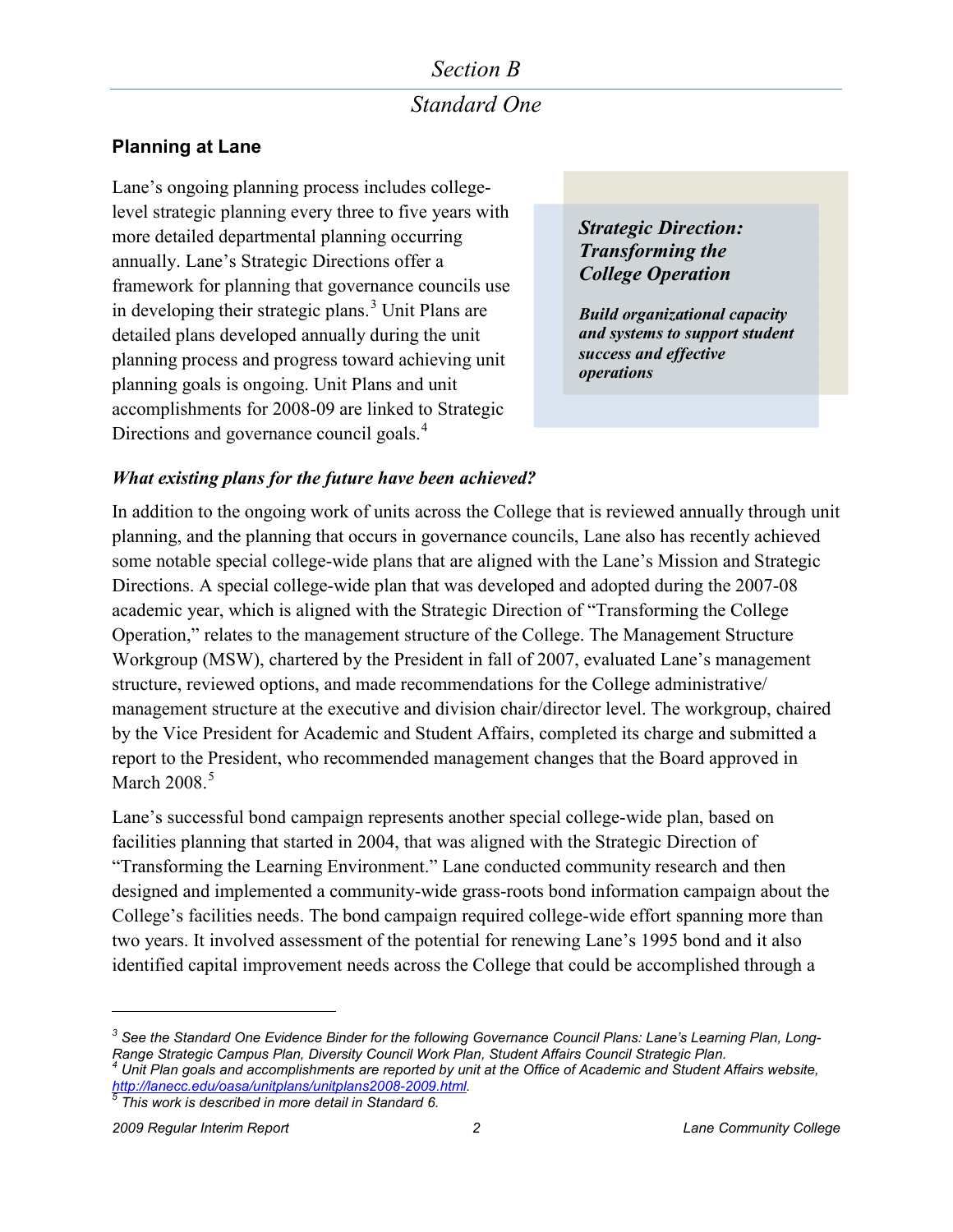# *Standard One*

special bond. Board members, students, staff from across the College and the newly formed Lane League, comprised of community leaders who have volunteered to serve as advocates in the community for the College, energetically carried out that campaign. The campaign culminated in November 2008 when voters from Lane's district approved a 15-year, \$83 million bond request. The College is using those bond funds to repair, renovate and upgrade college facilities.<sup>[6](#page-2-0)</sup>

Another example of a special college-wide plan that is aligned with the Strategic Direction of

"Transforming the Learning Environment" is the Lane Community College Foundation's "Opening Doors" campaign, launched in November 2008 with a goal of raising nearly \$23 million for critical community needs being addressed by Lane Community College.<sup>[7](#page-2-1)</sup> The "Opening Doors" campaign will help Lane respond to the growing local and national shortage of nurses and other health professionals that will affect the quality of patient care in the future. The four initiatives that will be funded by the "Opening Doors" campaign are a new Health and Wellness Center on Lane's main campus, an endowment to hire additional faculty, a scholarship endowment, and the President's Fund for Innovation.

With an estimated cost of \$15 million, the new Health and Wellness Center will provide space needed to expand nursing and other health care career programs. The Oregon legislature approved \$6.75 million in matching funds for the Center. The College succeeded in raising its share of the needed funds, and groundbreaking for the new Center occurred June 2, 2009.

A fourth example of a special college-wide plan that was developed over several years is the recent Strengthening Institutions Title III grant, "Engaging Students." The design of the grant was informed by the Community College Survey on Student Engagement (CCSSE) administered in 2005. This

#### *Strategic Direction: Transforming the Learning Environment*

*Create, enhance and maintain inviting and welcoming facilities that are safe, accessible, functional, wellequipped, aesthetically appealing, and environmentally sound.*

*Strategic Direction: Transforming Students' Lives* 

*Foster the personal, professional and intellectual growth of learners by providing exemplary and innovative teaching and learning experiences and student support services*

US Department of Education grant provides \$2 million over a five year period enabling Lane to focus on student retention and success, which are key elements of Lane's Strategic Direction of "Transforming Students' Lives."

<span id="page-2-0"></span>*<sup>6</sup> For a summary of construction projects, se[e http://www.lanecc.edu/facilities/building.html.](http://www.lanecc.edu/facilities/building.html) 7 See [http://www.lanecc.edu/foundation/openingdoors/.](http://www.lanecc.edu/foundation/openingdoors/)* 

<span id="page-2-1"></span>

*<sup>2009</sup> Regular Interim Report 3 Lane Community College*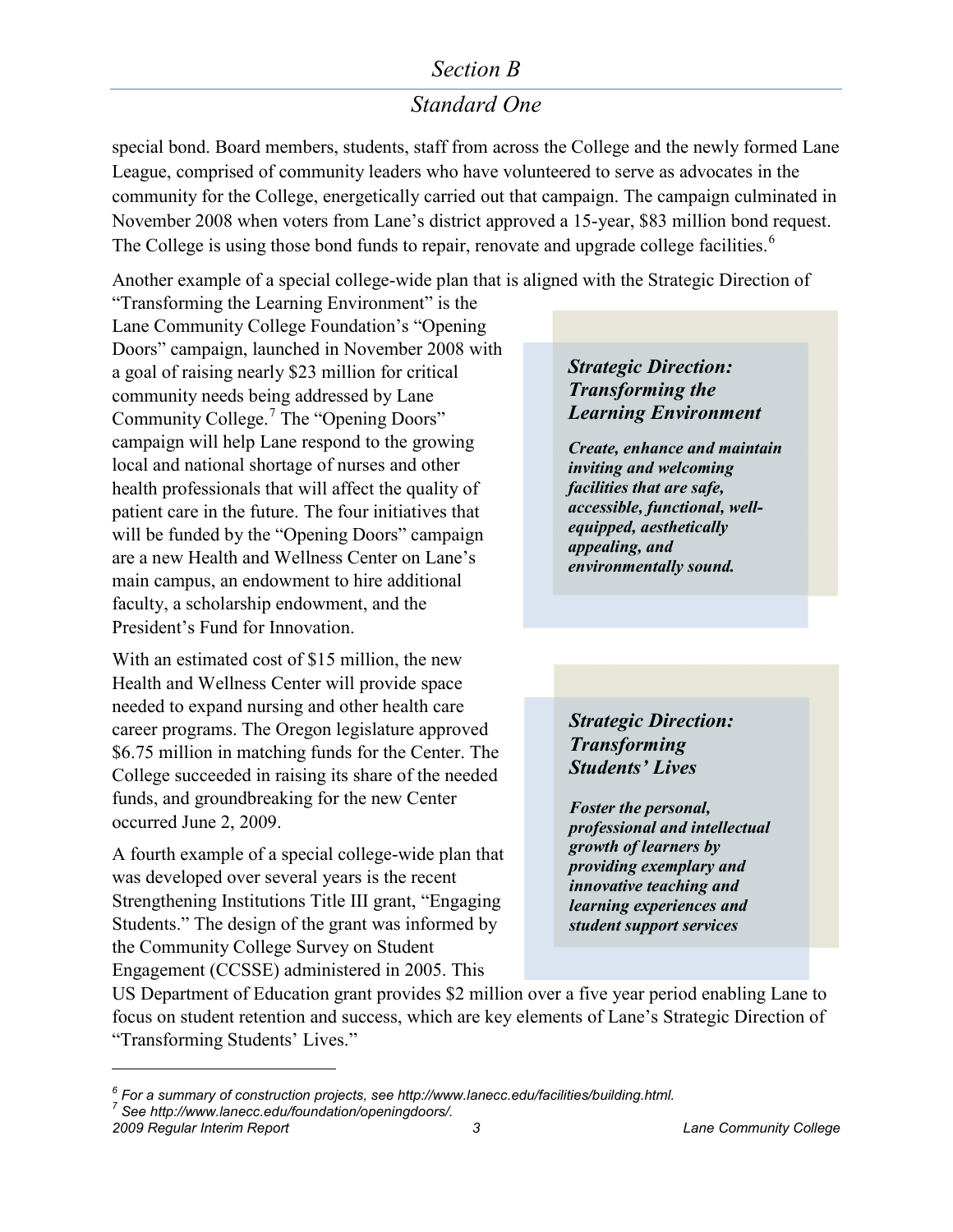# *Standard One*

#### *What new plans have been formulated***?**

Lane is currently in the process of reviewing and revising the institution's Strategic Directions. Starting in 2004-2005, Lane reviewed employment demographic trends which resulted in the Health Care study and Senior Programming initiative. In 2008-2009, the Board conducted community conversations. Additionally, campus-wide discussions during spring conference 2008 using a world café technique enabled staff to discuss three questions: $8$ 

- *1. What major forces/issues in the external world (global, national, and community) have an effect on Lane?*
- *2. What is the profile of Lane's future students?*
- *3. What should Lane Community College do to respond to the changing environment?*

College Council will make recommendations to the president by December 2009 on the Strategic Directions.

### **Planning and Effectiveness**

#### *Succinctly describe the institution's current status in meeting the requirements of Standard 1.B - Planning and Effectiveness.*

Lane's Mission, Core Values, and Strategic Directions guide planning and ongoing work that occurs across the College, both in governance councils and also in departments through the annual unit planning process.<sup>[9](#page-3-1)</sup> Budget development strategies and priorities that College Council approves each year also are closely aligned with the college Mission and Strategic Directions.<sup>[10](#page-3-2)</sup>

Lane's Strategic Plan achieves more form and direction through Lane's governance system, which is charged with planning and policy development for the College and is made up of seven councils. Six councils <sup>[11](#page-3-3)</sup> have responsibility for specific functions of the College, and the College Council is charged with overall responsibility for the operation and effectiveness of the system and with specific budget development activities.

*<sup>8</sup> Summaries of those conversations can be reviewed at* 

<span id="page-3-1"></span><span id="page-3-0"></span>*<http://www.lanecc.edu/research/planning/SpringConferenceWorldCafeConversations.htm>*. *<sup>9</sup> The diagram in Appendix B.1.4 depicts the components of on-going planning at Lane and linkage between those components.*

<span id="page-3-2"></span>*<sup>10</sup> See Budget Development Strategies, Priorities, and Principles and Criteria for FY 10 in the Standard One Evidence Binder*

<span id="page-3-3"></span>*<sup>2009</sup> Regular Interim Report 4 Lane Community College <sup>11</sup> The duties of the Finance Council have been assumed by the Budget Development Subcommittee of College Council.*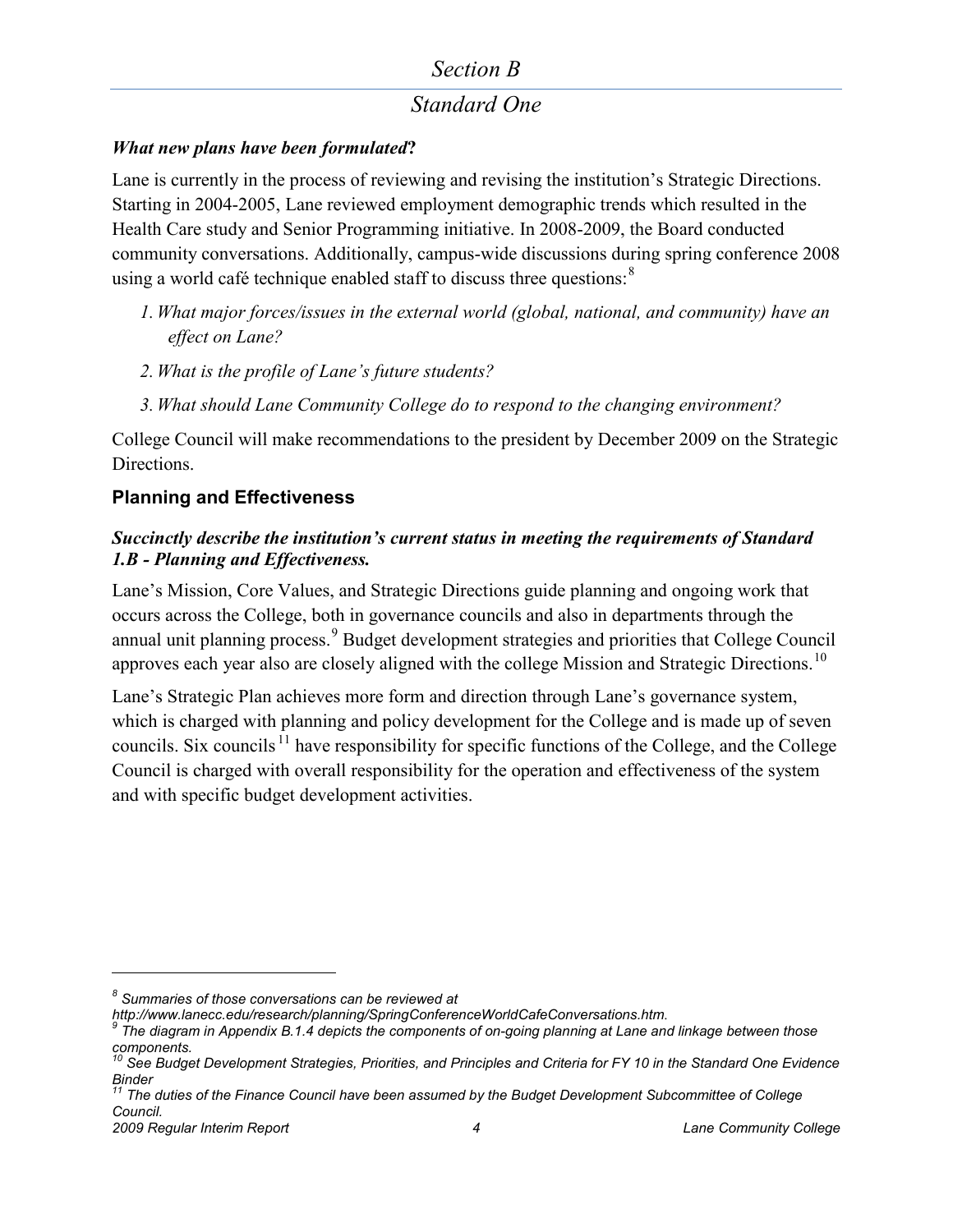# *Standard One*

For example, Facilities Council, the governance council with responsibilities for planning related to the Strategic Direction of "Transforming the Learning Environment," has developed a Long Range Strategic Campus Plan and also a comprehensive set of Design Guidelines for all major facility remodels, renovations, and new construction projects. Recently approved by College Council, the Guidelines are an example of work completed by an area council being used directly in planning and designing projects to achieve a college strategic direction funded through Lane's 2008 bond.

*Lane's annual Unit Planning process, undertaken for the first time in 2003-04, continues to provide a key link between the college Strategic Plan and the direction and work at the unit level.*

Like plans developed by governance councils, unit plans are aligned with the College Strategic Plan. Unit plans can redirect the use of existing funds for the unit and may also include new initiatives and requests for special funding. The college priority of improving connections with area high schools recently resulted in redirecting existing resources to create the High School Connections program, expansion of College Now, and development of the Regional Technology Education Consortium. Requests for special funding are prioritized and forwarded to the Curriculum Development Committee, the Carl Perkins Grant Committee, and the Technology Fee Committee for evaluation and funding allocation recommendations, which are finally approved by the Executive Team.

To guide the annual budget development process each year, College Council approves budget development principles, strategies and priorities. College Council has approved a consistent set of institutional priorities and strategies over the past several years. Two of those strategies have been related directly to fiscal sustainability – to increase revenue, and to decrease expenses.

### **Achievement of Institutional Expectations**

### *What are the institution's expectations of itself and how does it assess itself regarding the achievement of those expectations?*

Lane's expectations are set in the college Mission and Strategic Directions. One means by which Lane evaluates achievement of expectations is through regular reports prepared for Board discussion each month. Annual monitoring reports required by the Board and tied to Board policy focus on areas such as finance, treatment of learners, treatment of staff, and college assets. Lane Benchmarks are prepared and presented to the Board each month to assist in identifying areas that may need more specific analysis or action.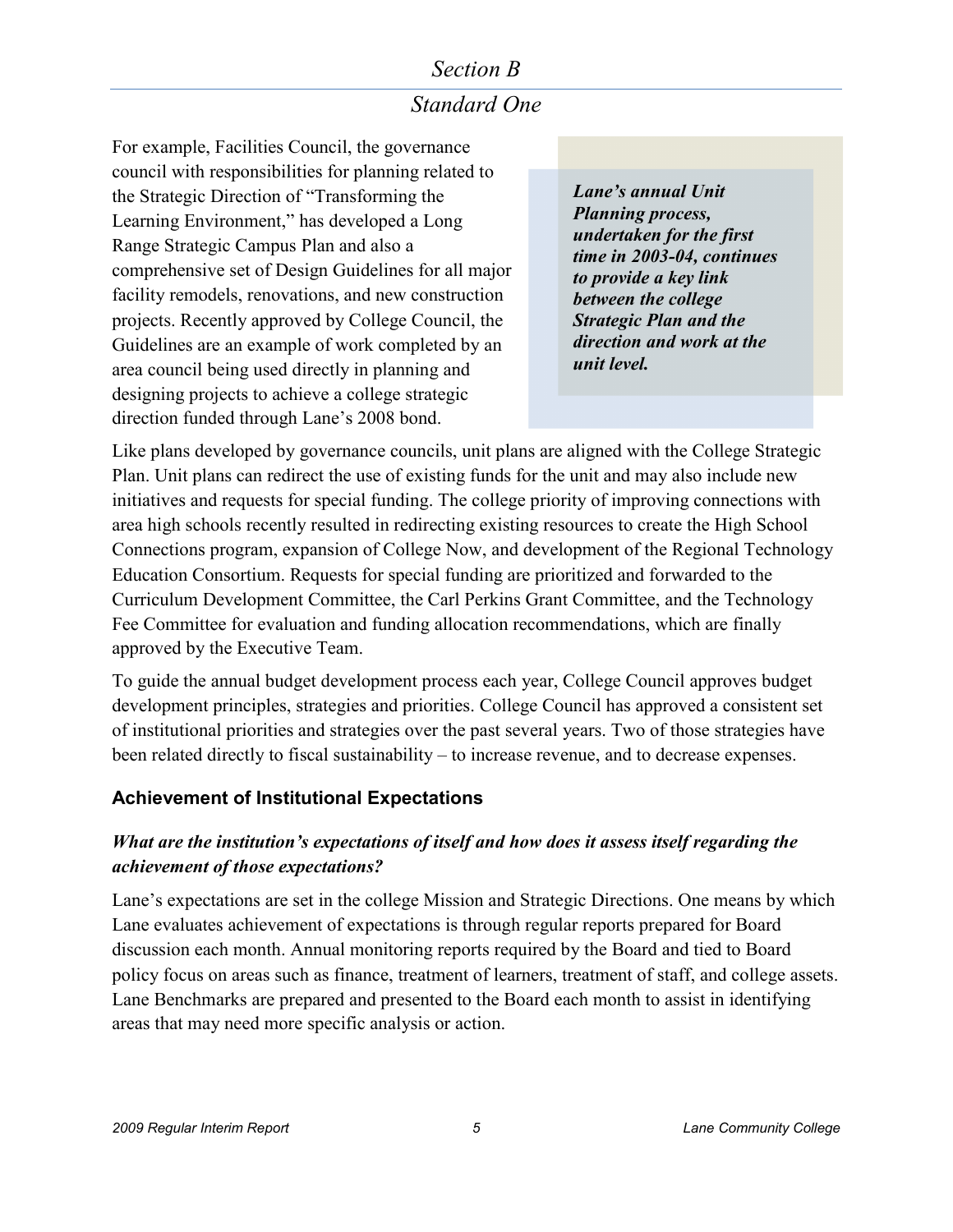# *Standard One*

### **Summary**

Lane is committed to principles that guide effective planning and performance measurement and it applies those principles each year as it works through its annual college-level and unit planning processes and budget development. The addition of a new college Core Value of Sustainability recognized the importance of this concept across all of Lane's operations and programs. The process of reviewing and updating Lane's Strategic Directions begun during 2007-08 will be completed during the 2009-10 academic year.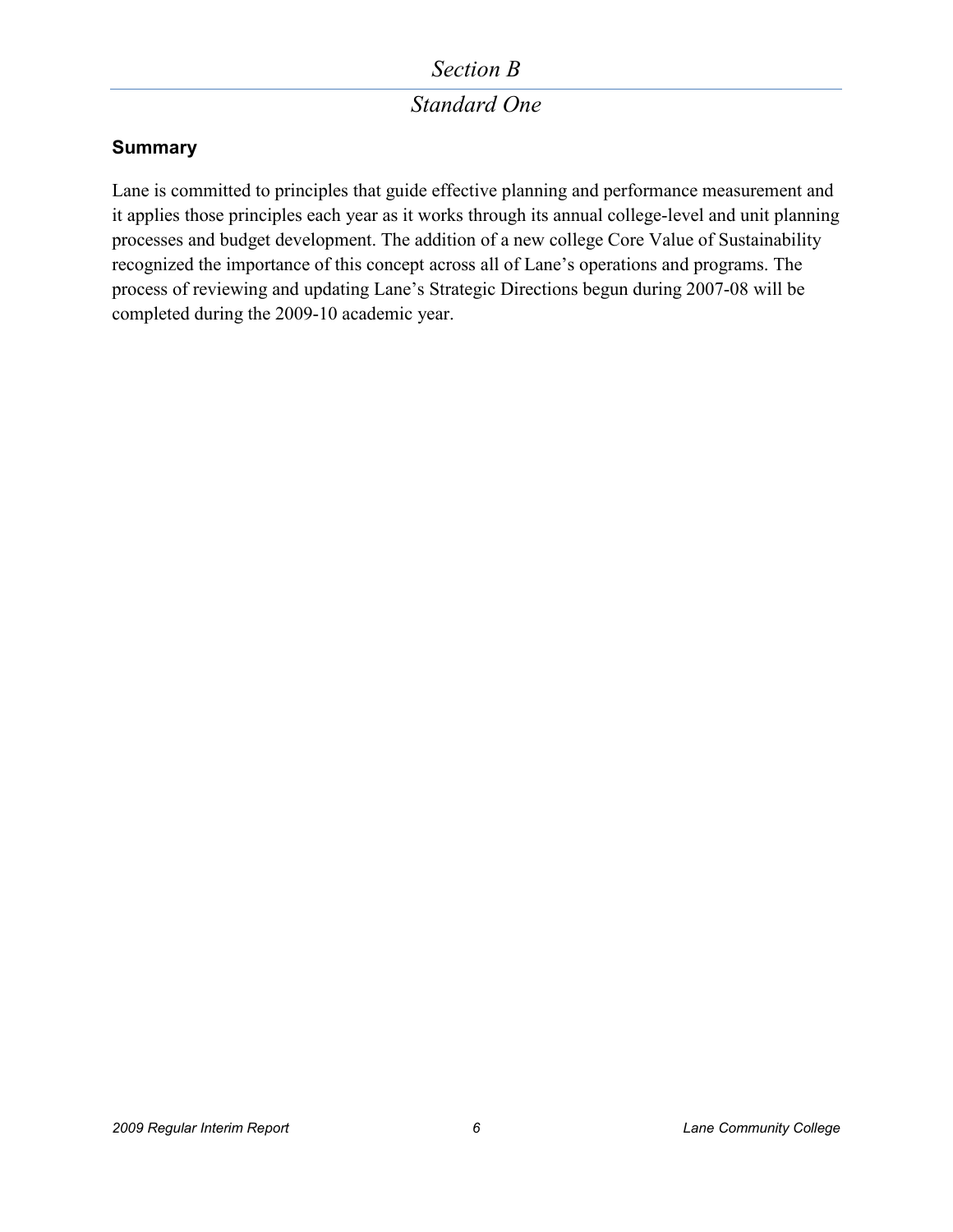# *Appendix B.1.1: Lane's Vision, Mission, Core Values and Strategic Directions*

#### *Vision*

Transforming lives through learning

#### *Mission*

Lane is a learning-centered community college that provides affordable, quality, lifelong educational opportunities that include:

- **Professional technical and lower division college transfer programs**
- **Employee skill upgrading, business development and career enhancement**
- Foundational academic, language and life skills development
- Lifelong personal development and enrichment, and
- Cultural and community services

#### *Core Values*

#### **Learning**

- Work together to create a learning-centered environment
- Recognize and respect the unique needs and potential of each learner
- Foster a culture of achievement in a caring community

#### **Diversity**

- Welcome, value and promote diversity among staff, students and our community
- Cultivate a respectful, inclusive and accessible working and learning environment
- Work effectively in different cultural contexts to serve the educational and linguistic needs of a diverse community
- Develop capacity to understand issues of difference, power and privilege

#### **Innovation**

- Support creativity, experimentation, and institutional transformation
- Respond to environmental, technological and demographic changes
- Anticipate and respond to internal and external challenges in a timely manner
- Act courageously, deliberately and systematically in relation to change

#### **Collaboration and Partnership**

- Promote meaningful participation in shared governance
- Encourage and expand partnerships with organizations and groups in our community

#### **Integrity**

- Foster an environment of respect, fairness, honesty and openness
- Promote responsible stewardship of resources and public trust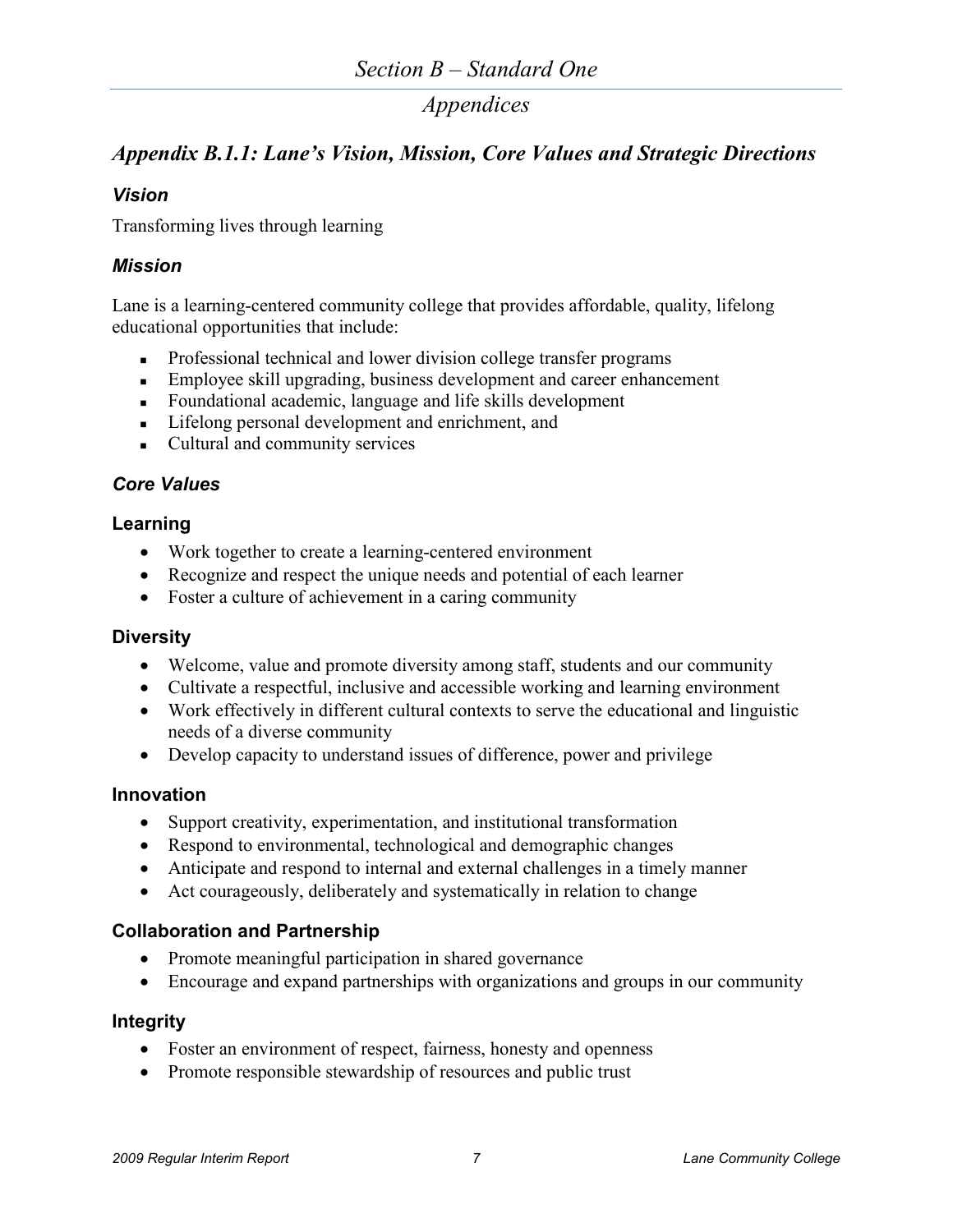# *Appendix B.1.1 (cont.): Lane's Vision, Mission, Core Values and Strategic Directions*

#### **Accessibility**

- Strategically grow learning opportunities
- Minimize financial, geographical, environmental, social, linguistic and cultural barriers to learning

### **Sustainability**

- Integrate practices that support and improve the health of systems that sustain life and learning
- Provide a learning environment that fosters ecological awareness, diversity, interdisciplinary breadth, and the competence to act on such knowledge
- Equip and encourage all students and staff to participate fully as citizens of an environmentally, socially, and economically sustainable society while cultivating connections to local, regional, and state communities

### *Strategic Directions*

#### **Transforming Students' Lives**

- Foster the personal, professional, and intellectual growth of learners by providing exemplary and innovative teaching and learning experiences and student support services.
- Commit to a culture of assessment of programs, services and learning.
- Position Lane as a vital community partner by empowering a learning workforce in a changing economy.

### **Transforming the Learning Environment**

- Create a diverse and inclusive learning college: develop institutional capacity to respond effectively and respectfully to students, staff, and community members of all cultures, languages, classes, races, genders, ethnic backgrounds, religions, sexual orientations, and abilities.
- Create, enhance, and maintain inviting and welcoming facilities that are safe, accessible, functional, well-equipped, aesthetically appealing and environmentally sound.

### **Transforming the College Organization**

- Achieve and sustain fiscal stability.
- Build organizational capacity and systems to support student success and effective operations.
- Promote professional growth and provide increased development opportunities for staff both within and outside the College.

### **ADOPTED: December 2003**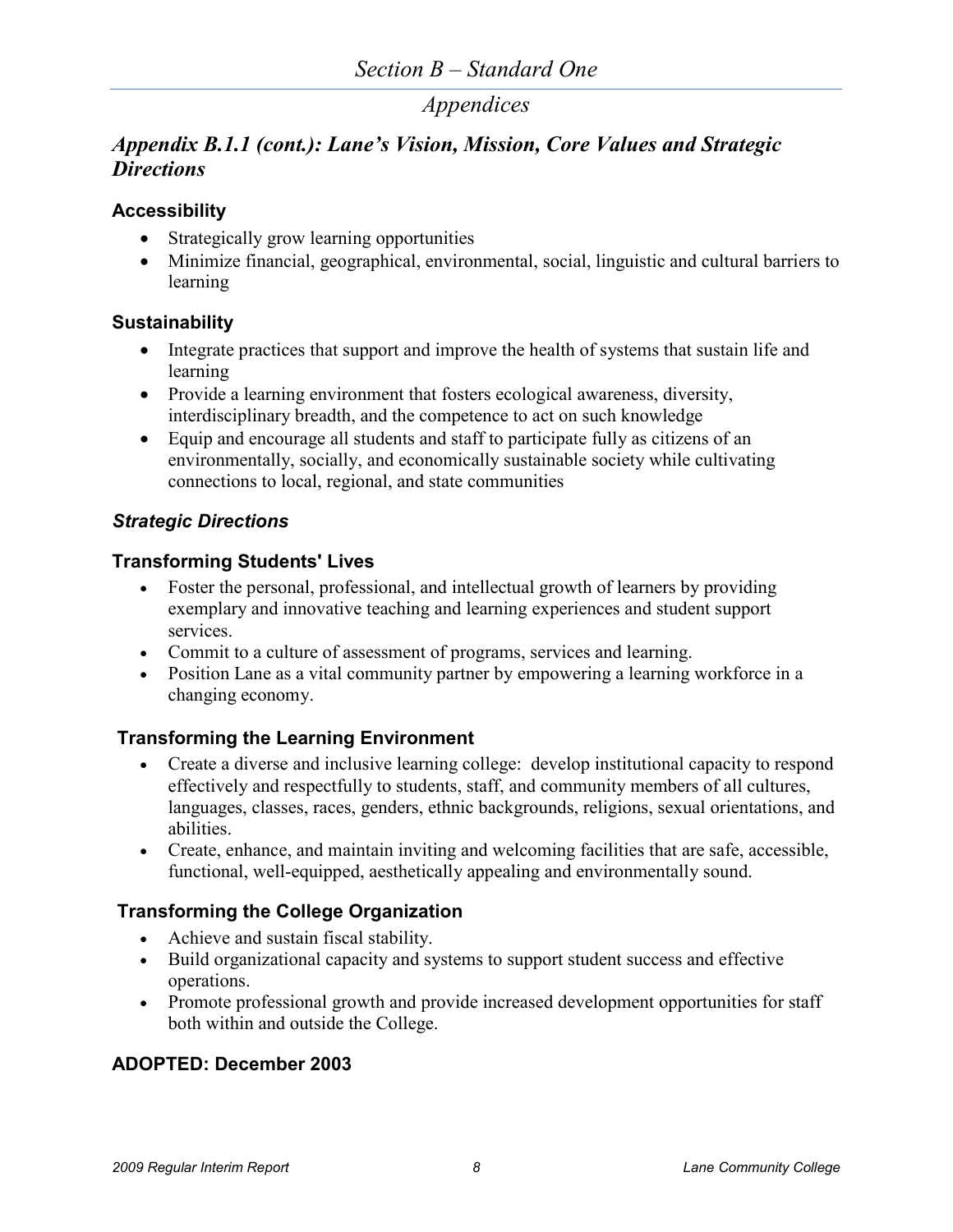### *Appendix B.1.2: History of Lane's Sustainability Office and Early Projects of the Sustainability and Learning Committee*

A campus-wide emphasis on recycling, along with energy and water conservation measures were early influences in the development of Lane's Sustainability Office and the Sustainability Core Value.

Lane's Sustainability Office was formed in 2004 and its overall mission now is to implement Lane's Sustainability Core Value. The office is staffed by student workers, volunteers, and three full-time employees:

- The Recycling and Surplus Property Coordinator expands and improves programs for recycling, reuse, and waste reduction.
- An Energy and Indoor Environmental Quality Analyst helps the college to reduce its energy use while providing excellent indoor environmental quality for staff and students.
- The Sustainability Coordinator works on all aspects of sustainability at the college, including developing and implementing sustainability policies and procedures, maintaining compliance with the American College and University Presidents Climate Commitment, and improving sustainability in learning opportunities.

Following two focused conversations on sustainability in the curriculum in 2004-2005, the Vice President of Instruction and Student Services, a group of Lane faculty, and Lane's Sustainability Coordinator formed the new Sustainability and Learning Committee. They began meeting regularly to promote and support integration of Lane's Sustainability Core value into all aspects of learning. Goals of the Committee include identifying and promoting sustainability-focused classes, infusing sustainability throughout the curriculum, and expanding sustainability degree program options.

Early Sustainability Projects include:

- Conducted an inventory of existing classes currently covering sustainability issues.
- (completed in 2005).
- Defined principles of sustainability (completed and adopted as core value in January
- $\bullet$  2007).
- Investigate degree and curriculum requirements (this is on-going).
- Sponsored a summer academy organized around sustainability (hosted Oregon Bioneers' Conference in 2005 & 2006; hosted Conference on Sustainability for Oregon
- Community Colleges in 2007; hosted League for Innovation Sustainability Symposium
- in 2007; hosted National Conference on Sustainability in 2008; currently working on a
- Precautionary Principle Academy for October 2008).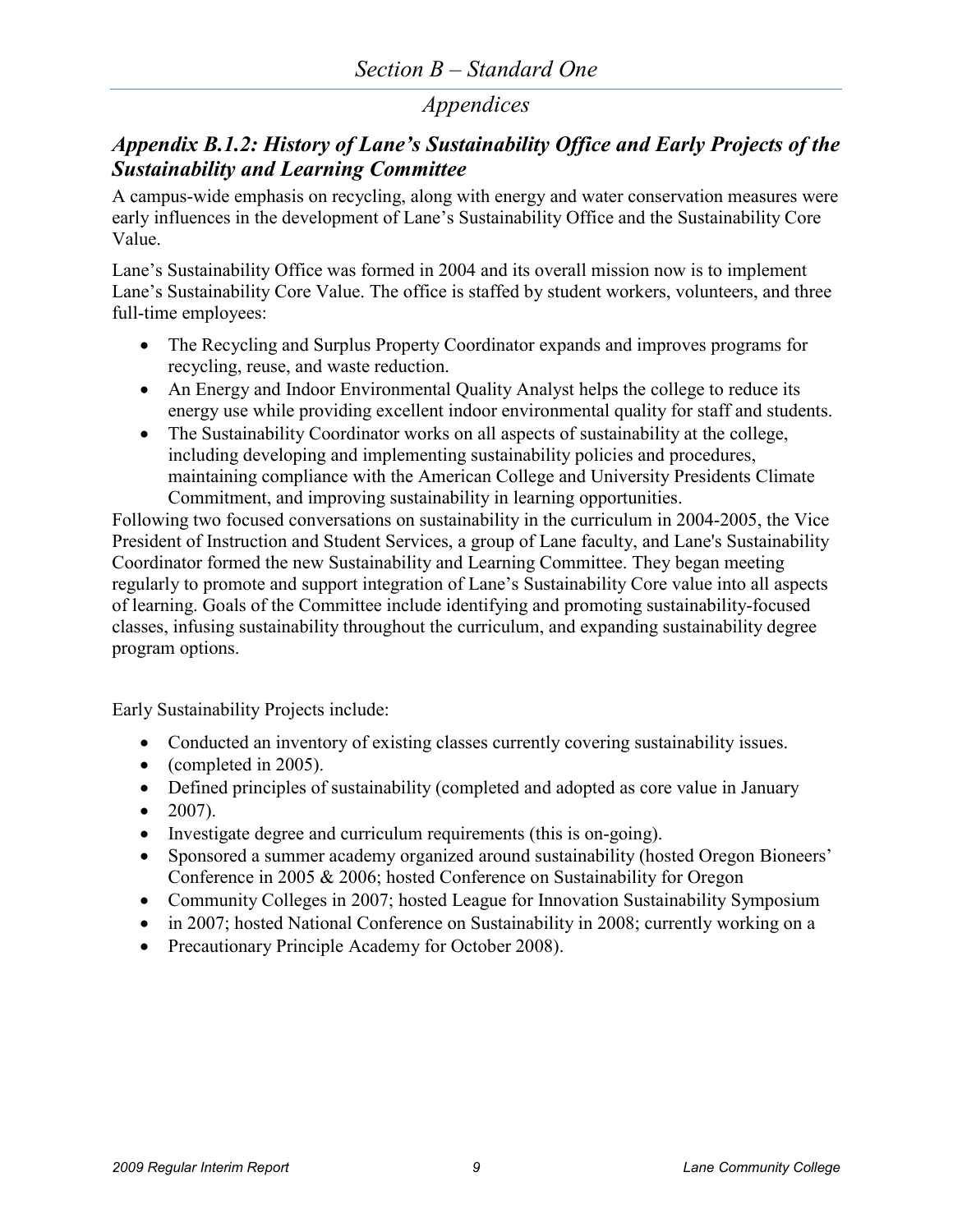# *Appendix B.1.2 (cont.): History of Lane's Sustainability Office and Early Projects of the Sustainability and Learning Committee*

- Promote organizational learning to educate all staff and students about sustainability (the Sustainability and Learning Committee organized the programming for the 2006 spring conference which had Sustainability as a theme; the Committee has worked on several other educational events in the past three years).
- Organize the campus to be a sustainable organization (this is on-going).
- During the 2005-06 academic year, Lane students built a small-scale biodiesel plant and produced fuel that is burned in the campus boiler. The biodiesel project, a model of
- sustainability, was the outgrowth of student work to synthesize biodiesel from waste
- cooking oil as an organic chemistry class project. This project has been supported by the
- college's Sustainability Program and is a joint project of the Sustainability Program and
- Lane's Green Chemistry Club.
- Natural landscaping is now the practice across the campus. Additionally, Lane's
- Learning Garden, established spring 2006, offers students from many disciplines valuable
- leadership experience through planning and managing hands-on activities. Learning
- Garden volunteers can qualify for work study, internships, service learning hours, or class
- credit from specific faculty who support the garden with their curriculum. Produce feeds
- Learning Garden volunteers with bulk harvest going to the Culinary Arts department as
- part of the national Farm to Cafeteria Program.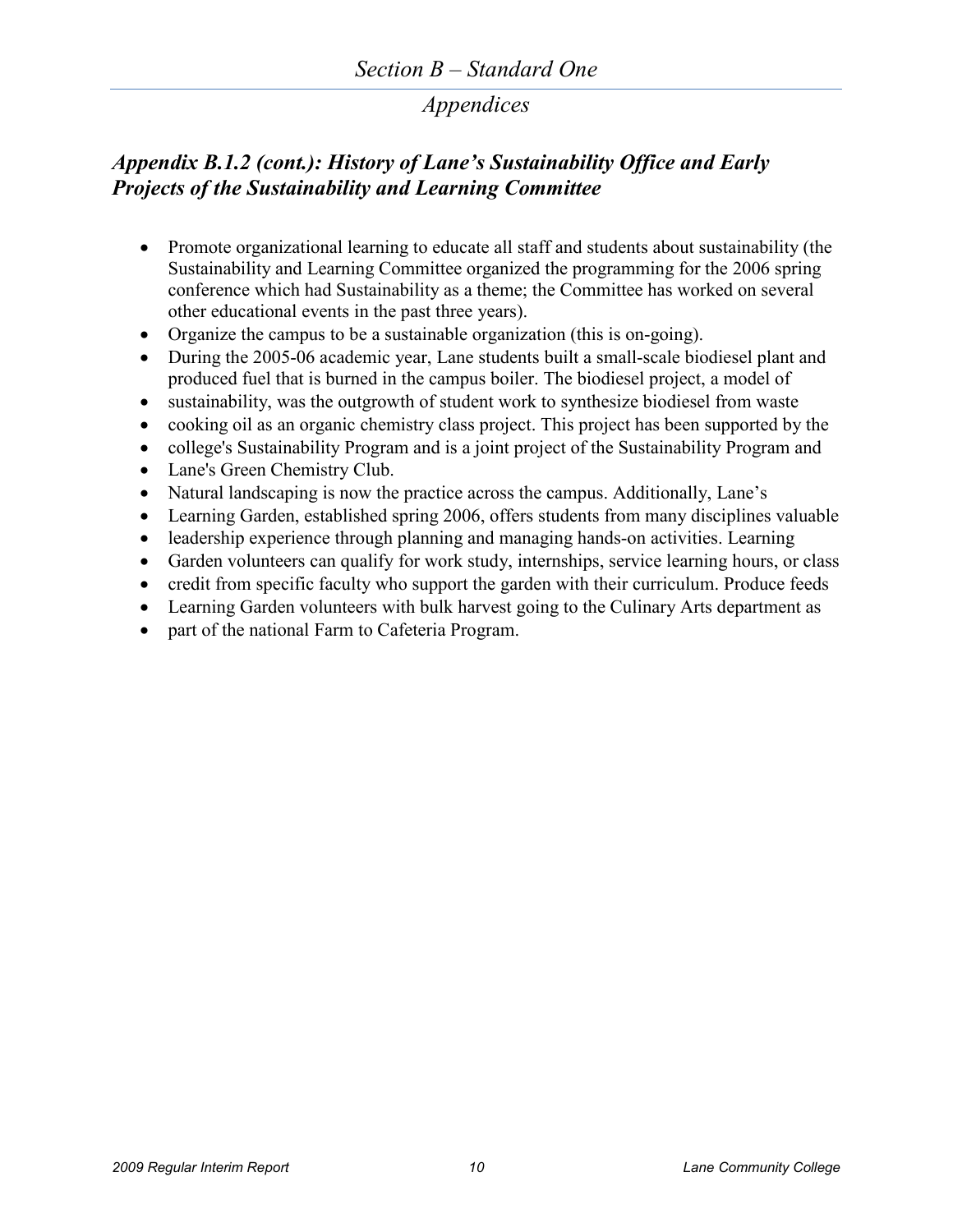## *Appendix B.1.3 – Unit Planning Purpose Statement*

In the development of short- and long-term plans for the college, unit plans serve to provide details on the Strategic Plan at the unit level. In other words, unit plans are subsets of the grander Strategic Plan, and have the potential to become the building blocks for future strategic plans.

The unit planning process is, therefore, a concerted effort at the "local" level to ensure that every unit of the college is finely tuned to the goals and objectives of the college's Strategic Plan and its priorities<sup>1</sup>, and is a process by which units (instructional and non-instructional areas) reflect and evaluate their work and make plans for the future.

Through this process unit personnel will have the opportunity to develop a vision for their unit and then identify the resources necessary for the unit to work towards that vision. Thus, unit planning will also serve as an important document upon which future financial planning for the college can be based— planning drives resource allocation<sup>2</sup>. Further, unit plans become the basis upon which units can review their efficiency and effectiveness, which when aggregated across all the units will directly result in college-wide advancements in resource utilization and quality of service provided.

During the unit planning process, each unit will engage in the following components:

- Identify the unit's mission or purpose, and identify how the unit's work meets the mission, vision, core values and strategic directions of the college.
- Identify the intended program outcomes
- Identify, and explain the rationale for, the resources necessary to achieve the intended outcomes
- Establish a framework to measure progress towards the intended outcomes.

Sources of funding are Carl Perkins, Technology Fee, and Curriculum Development Funds; there are no recurring general funds available to support initiatives developed through from the unit plans.

Unit planning accomplishments toward goals set in prior unit plans can be reviewed at: [http://www.lanecc.edu/oasa/unitplans/unitplans2008-2009.html.](http://www.lanecc.edu/oasa/unitplans/unitplans2008-2009.html)

Unit plans can be reviewed at: [http://www.lanecc.edu/oasa/unitplans.html.](http://www.lanecc.edu/oasa/unitplans.html)